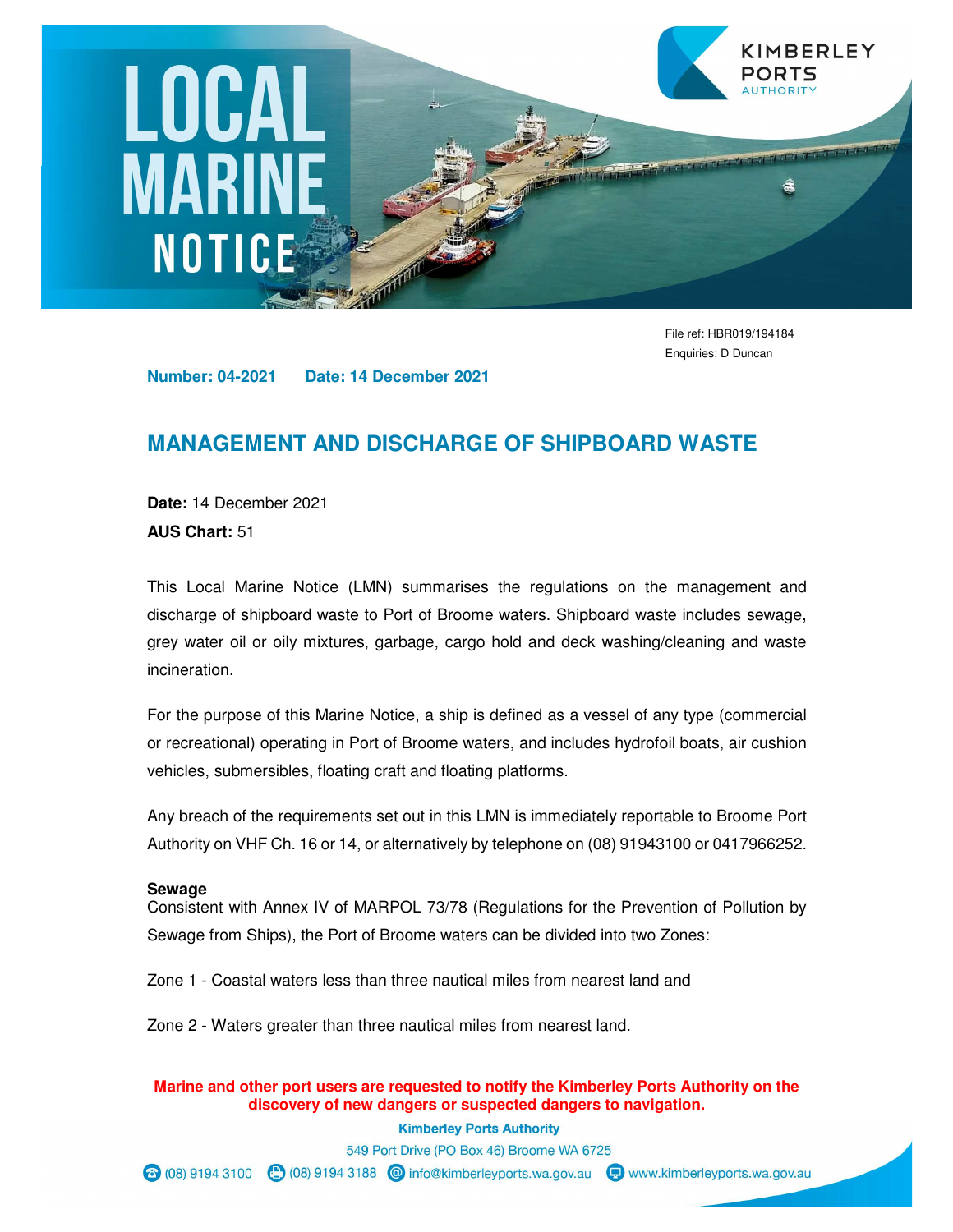### KIMBERLEY LOCAL **MARINE** NOTICE

Within Zone 1 the discharge of sewage from the ship is prohibited, except when it is discharged from an approved sewage treatment plant which is certified by the administration to meet the operational requirements referred to in Regulation 9.1.1 of MARPOL 73/78 Annex IV.

This discharge shall not produce visible floating solids or cause discoloration of the surrounding water. The vessel Master should ensure that the ships sewage treatment plant is operating at optimum performance at all times when in the Port of Broome.

Within Zone 2 the discharge of sewage from the ship is prohibited, except when it is discharging in accordance with the above system (Regulation 9.1.1 of MARPOL) or comminuted and disinfected sewage from an approved system in accordance with Regulation 9.1.2 of MARPOL 73/78 Annex IV.

Ships visiting Port of Broome waters that are not equipped with an approved sewage treatment plant (Zone 1) or sewage comminuting and disinfecting system (Zone 2) must retain sewage on board in a suitable holding tank, in accordance with the requirements of AMSA Marine Order Part 96: Marine Pollution Prevention-Sewage (Issue 2).

State environmental legislation applies to commercial ships that treat and/or discharge more than 20 cubic meters of sewage per day whilst stationary and operating within Zone 1 in the Port of Broome. Such ships may require approvals, which are issued by the Western Australian Department of the Environment.

#### **Oil or Oily Mixtures**

The discharge of oil and oily mixtures (of any volume or concentration) from a ship into Port of Broome waters is prohibited. This prohibition includes any discharges from oily water separators; this would be in contravention of State environmental legislation.

**Marine and other port users are requested to notify the Kimberley Ports Authority on the discovery of new dangers or suspected dangers to navigation.** 

**Kimberley Ports Authority** 549 Port Drive (PO Box 46) Broome WA 6725 ⊙ (08) 9194 3100 ( (08) 9194 3188 © info@kimberleyports.wa.gov.au D www.kimberleyports.wa.gov.au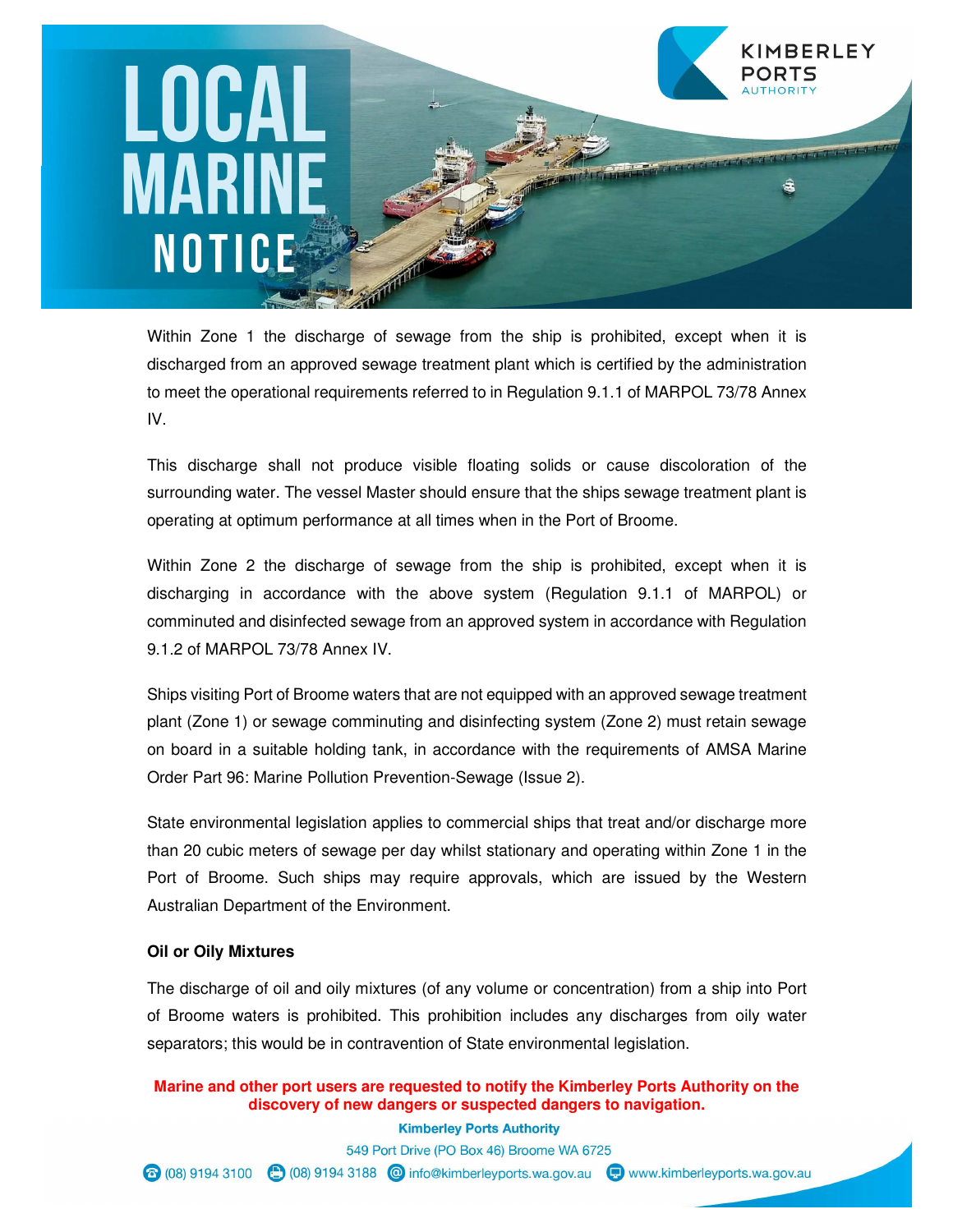### KIMBERLEY **LOCAL<br>MARINE** PORTS NOTICE

#### **Garbage**

The disposal of garbage from the ship into Port of Broome waters is prohibited. The definition of garbage is consistent with MARPOL 73/78 Annex V and includes (but is not limited to):

- food wastes
- plastics
- synthetic ropes
- fishing gear
- plastic garbage bags
- incinerator ashes
- cooking oil
- floating dunnage
- lining and packing materials
- paper rags
- glass
- metal
- **bottles**
- crockery and similar refuse.

Garbage (including galley waste) from international trading ships must not be landed ashore at the Port of Broome without permission from the Department of Agriculture, Water and the Environment. Please refer to the DAWE website for more information: https://www.awe.gov.au/biosecurity-trade/aircraft-vessels-military/vessels.

#### **Grey Water**

The term grey water is defined to include waste waters (other than sewage) from the sinks, showers, galleys, laundry, and cleanup activities on board a ship.

#### **Marine and other port users are requested to notify the Kimberley Ports Authority on the discovery of new dangers or suspected dangers to navigation.**

**Kimberley Ports Authority** 

549 Port Drive (PO Box 46) Broome WA 6725

⊙ (08) 9194 3100 ( (08) 9194 3188 © info@kimberleyports.wa.gov.au D www.kimberleyports.wa.gov.au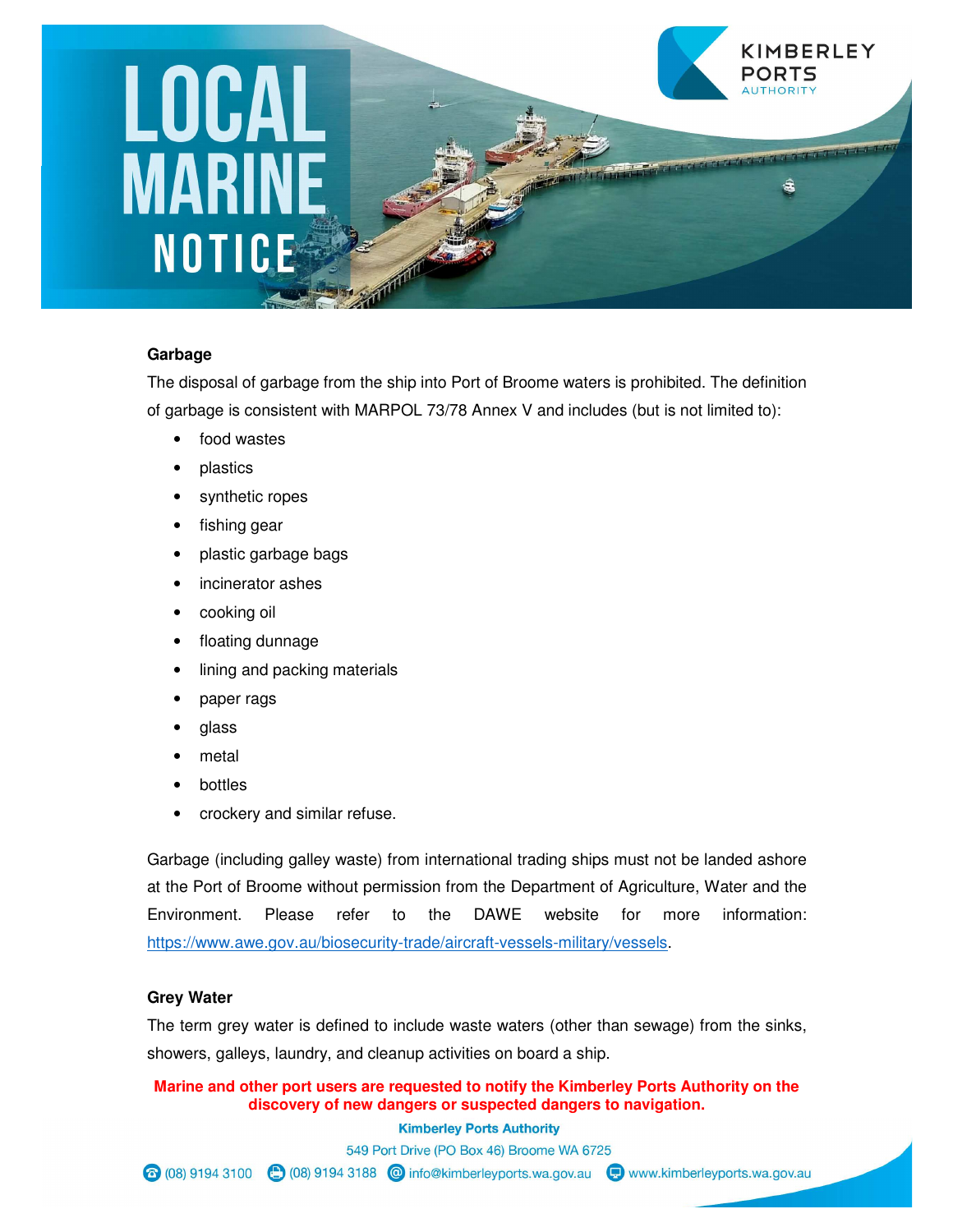## LOCAL **MARINE** NOTICE

Grey water shall only be discharged from a ship in Port of Broome waters if the discharge does not produce visible floating solids, nor cause discolouration of the surrounding waters.

KIMBERLEY

#### **Incinerator**

State environmental legislation applies to commercial ships that operate a shipboard incinerator whilst stationary within Zone 1 in the Port of Broome. An approval to operate, issued by the Western Australia Department of the Environment, may be required for any ship that incinerates at a throughput of 100 kilograms or more per hour in Zone1.

#### **Cargo Hold Washing / Cleaning**

The discharge of cargo residues (or wash water containing cargo residues) from the cargo hold of any ship in Port of Broome is prohibited. This is consistent with the regulations in MARPOL Annex V.

Note: the Harbour Master may consider approving the discharge of wash water from the cargo space in exceptional circumstances.

#### **Deck Washing / Cleaning**

Consistent with the requirements of MARPOL Annex V and State environmental legislation, it is prohibited to discharge the following substances into the Port of Broome from the deck (or other external dry surfaces) of a ship during deck cleaning / washing:

- sediments
- oils or other noxious substances
- garbage
- metal
- pesticides and
- paints.

**Marine and other port users are requested to notify the Kimberley Ports Authority on the discovery of new dangers or suspected dangers to navigation.** 

> **Kimberley Ports Authority** 549 Port Drive (PO Box 46) Broome WA 6725

⊙ (08) 9194 3100 ( (08) 9194 3188 © info@kimberleyports.wa.gov.au D www.kimberleyports.wa.gov.au